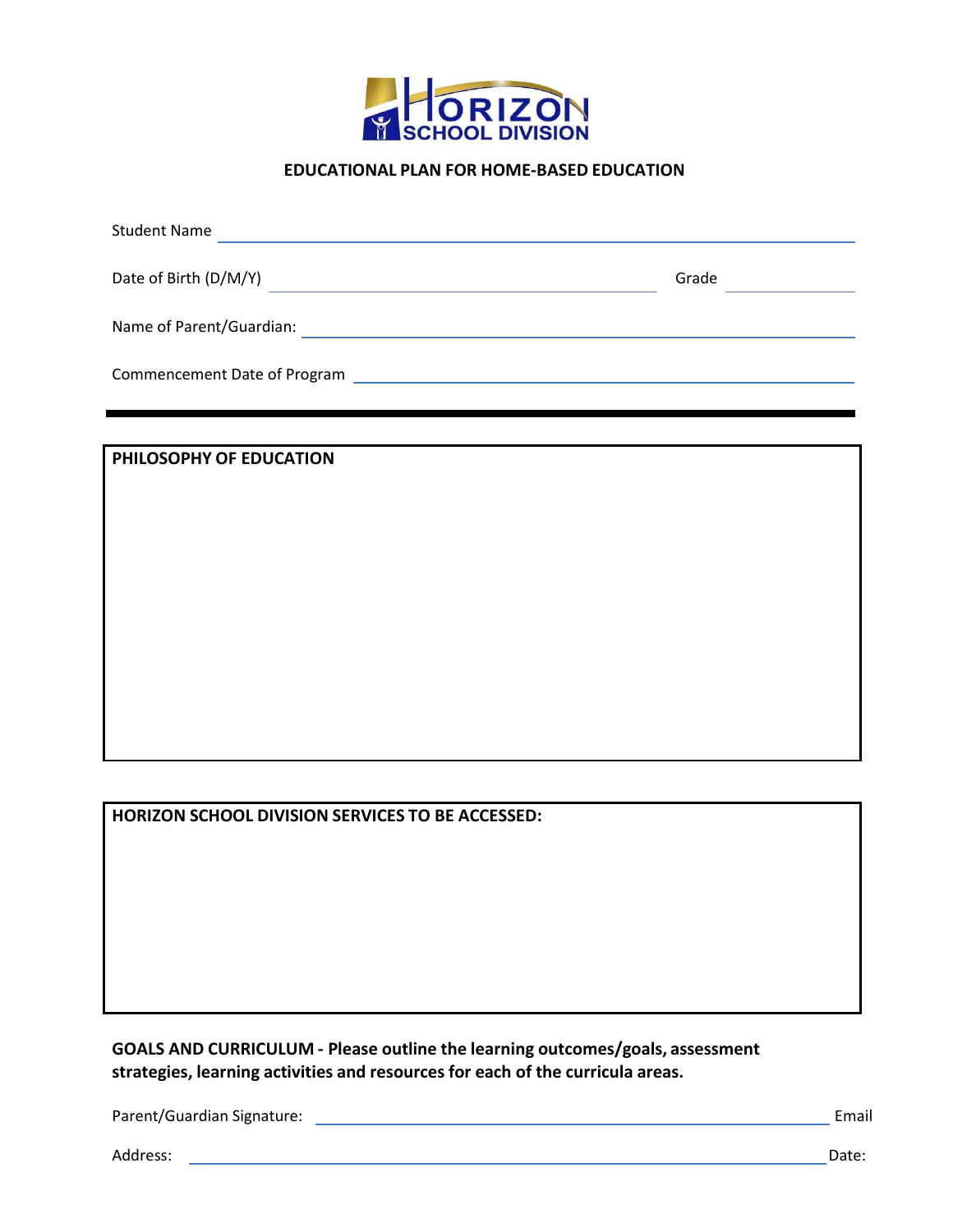|    | <b>LANGUAGE ARTS</b>                          | <b>Student Name:</b> |  |  |  |  |
|----|-----------------------------------------------|----------------------|--|--|--|--|
|    | <b>Learning Outcomes/Goals:</b>               |                      |  |  |  |  |
| 1. | By June 30, my child will be able to:         |                      |  |  |  |  |
| 2. | By June 30, my child will be able to:         |                      |  |  |  |  |
| 3. | By June 30, my child will be able to:         |                      |  |  |  |  |
|    | <b>Assessment Strategies &amp; Resources:</b> |                      |  |  |  |  |

# **SCIENCE Student Name:** *Learning Outcomes/Goals:* 1) By June 30, my child will be able to: 2) By June 30, my child will be able to: 3) By June 30, my child will be able to: *Assessment Strategies & Resources:*